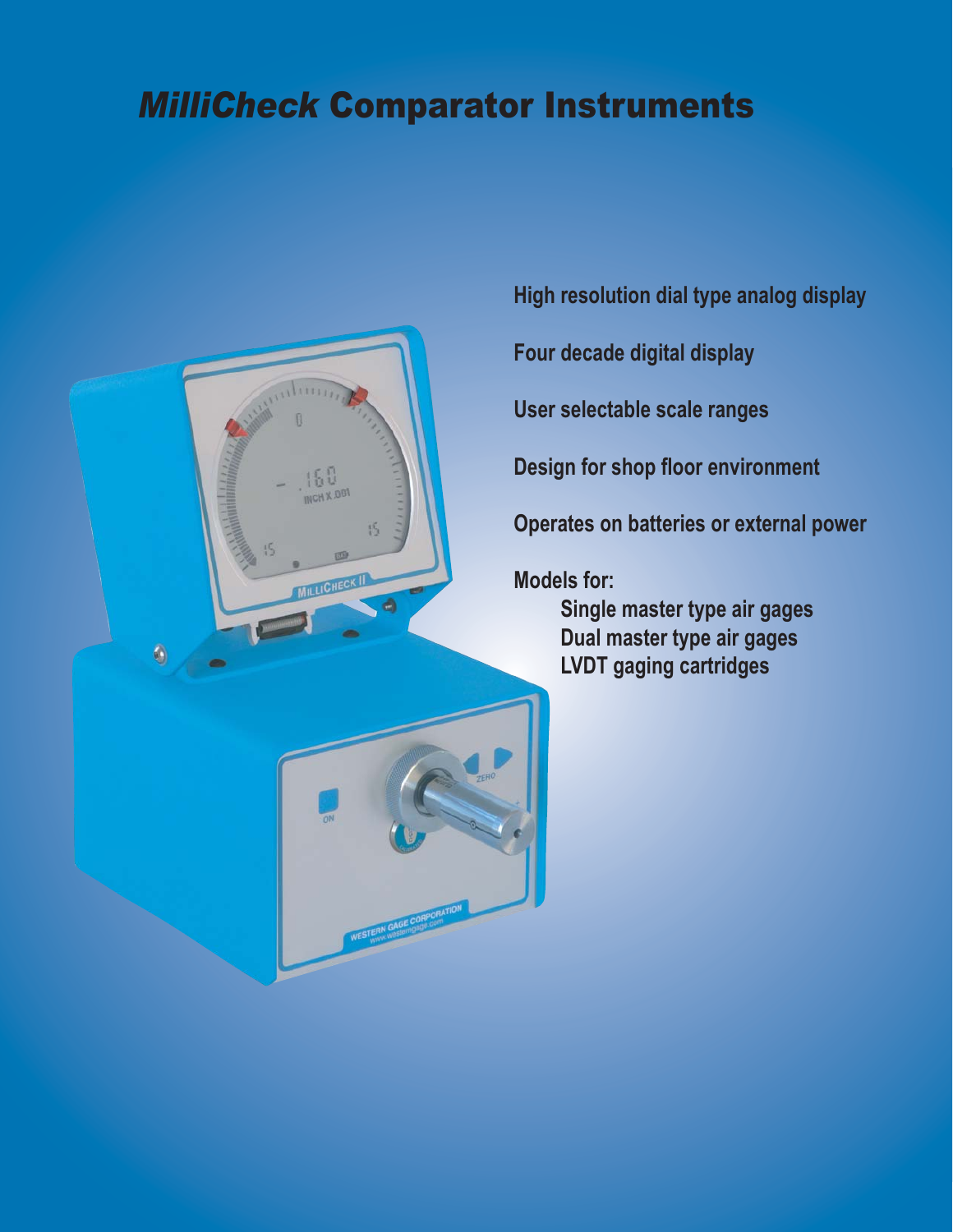# *MilliCheck* Comparator Instruments . . .





*MilliCheck* **Comparator Instruments** replace dial type pneumatic comparator instruments. These next generation instruments feature high resolution, circular LCD bargraphs, along with four decade digital displays. They include user selectable scale ranges in English or Metric units, tolerance zone markers, and Hi / Lo air pressure annicators. -- *specifications on the next page.*

#### **Battery or external power . . .**

*MilliCheck* instruments can be operated from internal batteries, or directly from external AC power sources. Utilizing the instruments 4 standard "D" cells, the user can expect a nominal battery life of 3 to 4 months, based on a standard 8-hour workday, 5 days per week. Operation with 120 or 250 AC power sources use a plugin adapters furnished with the instrument.

#### **Designed for the shop floor use . . .**

Rugged, .125" thick aluminum housing with membrane sealed front panels provides for reliable performance in machine shops as well as metrology labs. Air Gage models include an internal high precision pressure regulator and rear panel filter. (Additional up stream filtering is recommended for production installations.)

#### **Single or Dual Master air gage members. . .**

These new instrument models provide the capability to operate either single master or dual master types of air gage members. Sealed membrane Arrow Buttons provide a convenient and reliable means to set the Min-Max span for dual mastered gages. Scale factors for single mastered gages are factory set; and only the Zero Buttons are active.

**Electronic Gaging Cartridges . . .** for applications where contact gaging in preferred, the *MilliCheck* instruments can be configured to operate one or two LVDT type electronic gaging cartridges. The factory installed LVDT gaging module provide "Channel A only", "Channel B Only", "Ch A - Ch B" and "Ch A + Ch B" modes.

### *MilliCheck Order Codes:*

| AEC - (XX) - (XX)                                                                                           |                                             |
|-------------------------------------------------------------------------------------------------------------|---------------------------------------------|
| Gaging Member Type -<br>Model No. - External Power<br>(30) - 110/125 VAC<br>See below<br>(31) - 220/250 VAC |                                             |
| $AEC 30* - 10$<br>All Dual Mastered Air Gages, Series 10                                                    |                                             |
| Single Master Air Gages, Series 60                                                                          |                                             |
|                                                                                                             | Single Master Air Gages, Series 70          |
|                                                                                                             | Single Master Air Gages, Series 80          |
|                                                                                                             | LVDT Gaging Cartridges, Hi Gain, Ch A+Ch B  |
|                                                                                                             | LVDT Gaging Cartridges, Std.Gain, Ch A+Ch B |
| * Change code to 31 for 220/250 VAC applications                                                            |                                             |
|                                                                                                             |                                             |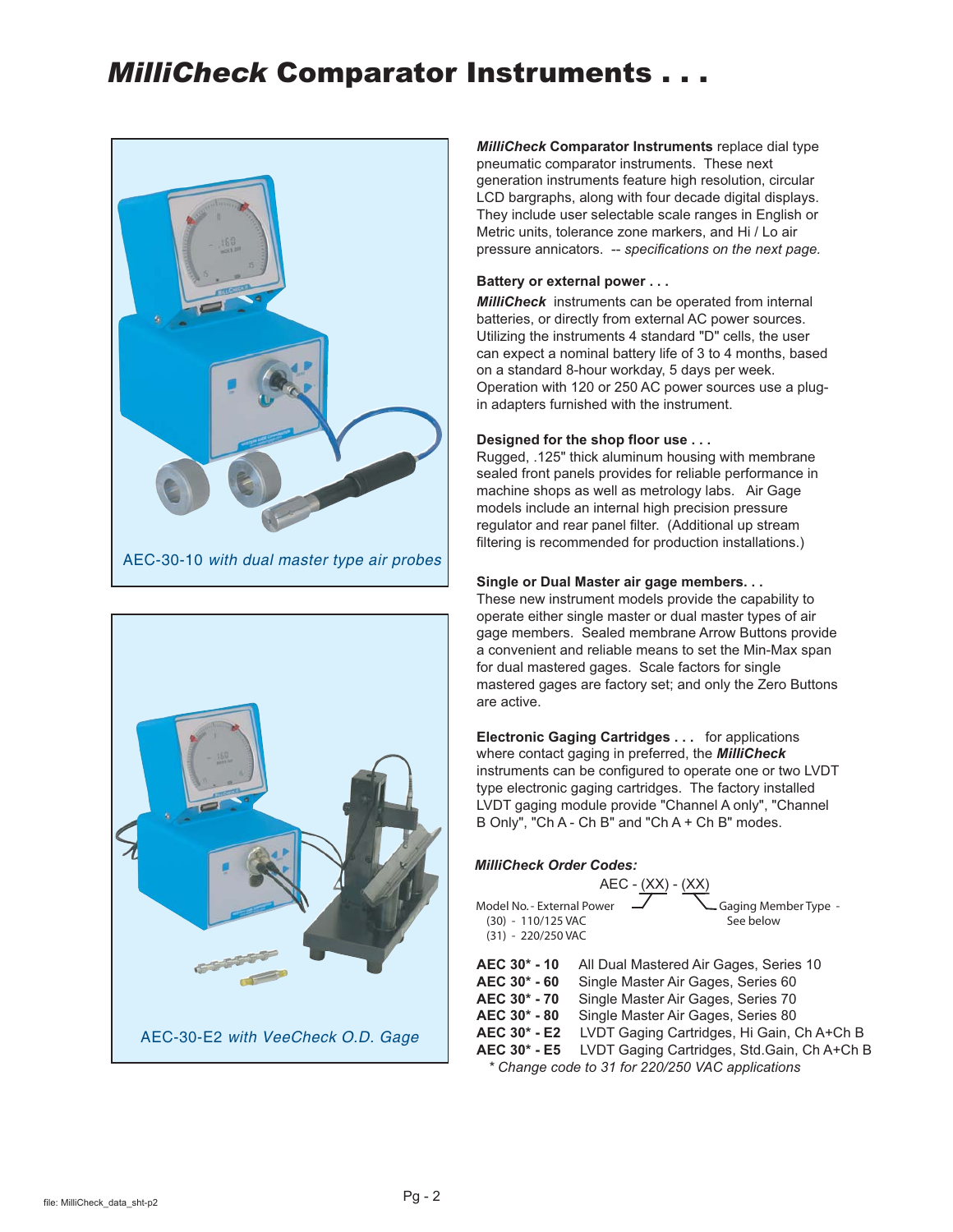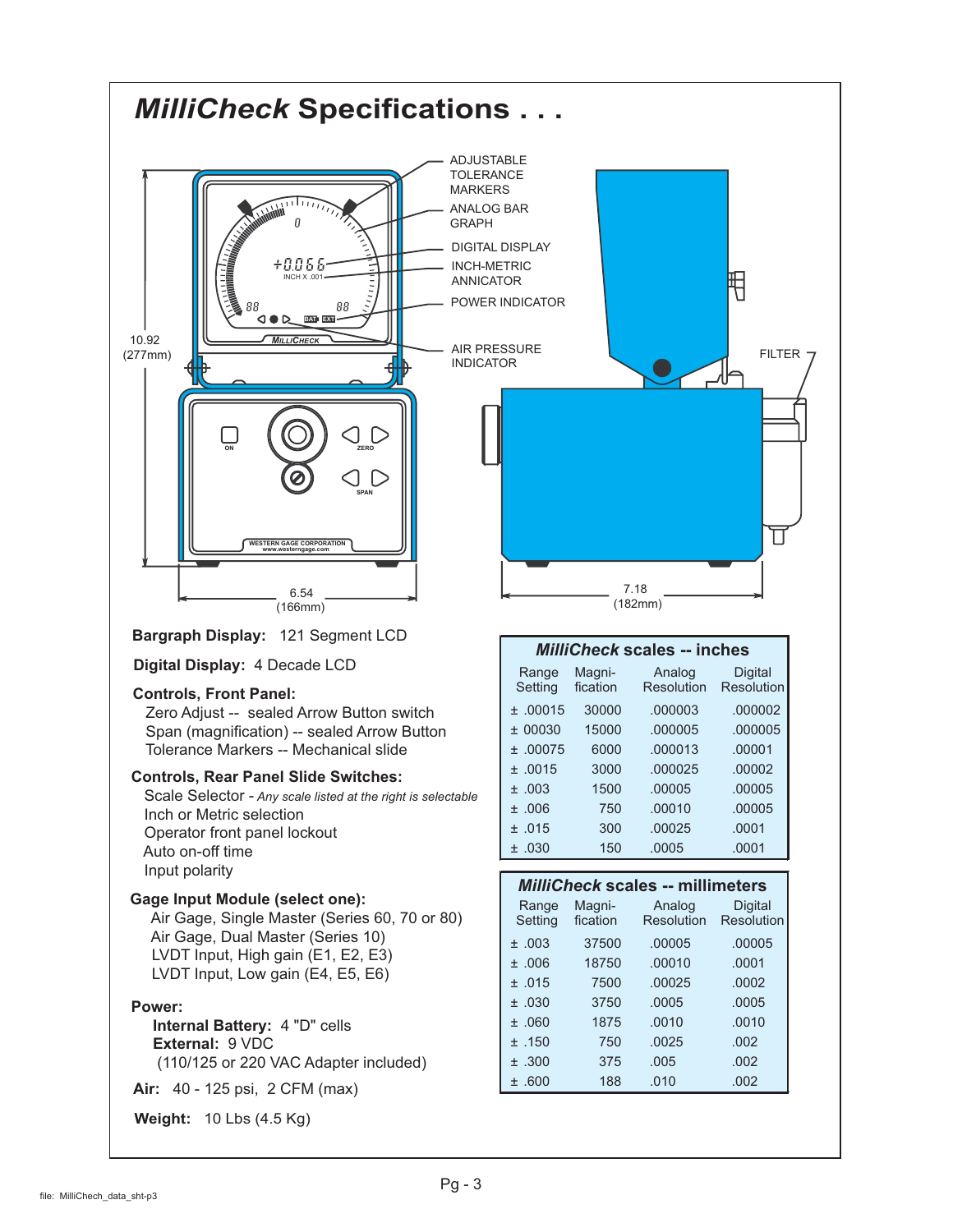# *MICRO II***i Air Gage Readout**

### **Advanced features . . .**

- . Ruggedized Microcontroller
- . Operates all types of air gage members and LVDT sensors
	- . Out-of-tolerance conditions flagged red
	- . CE Compliant
- . Backlit LCD display
- . Auto calibration using one or two setting masters
- . Wrap-a-round bargraph
- . RS-232 & USB Serial Data Ports



## **Applications . . .**

- . **Precise measurement of Internal & External Diameters**
- . **Match fitting mating components**
- . **I.D. straightness measurement**
- . **Inspection of Internal & External Tapers**
- . **Flatness inspection**
- . **Custom multi-feature fixtures**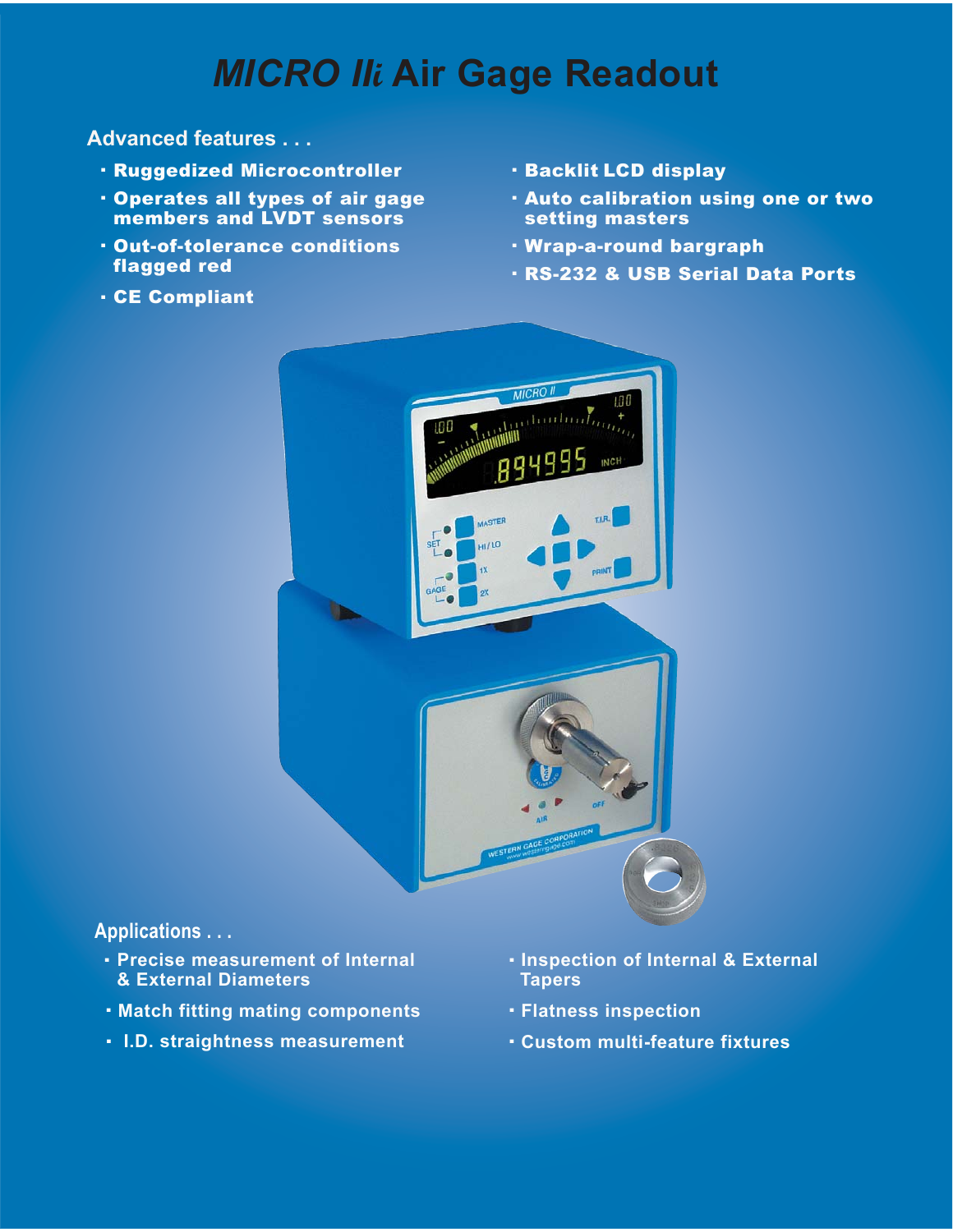## *Micro II***i Features . . .**

### Single or Dual master operation

R eadouts for single master operation are calibrated using master standards prior to shipment; the only adjustment required before gaging parts is that the user "zeroes" the R eadout with a nominal setting master. Dual mastered Readouts are calibrated by the operator using minimum and maximum setting masters. W estern's series 60, 70 and 80 air gage members are designed specifically for single setting master operation, while series 10 air gage members are for use with dual mastered R eadouts.

### A uto-Z ero (single master operation)

The **MICRO IIi** A uto-Z ero feature makes set-up a snap. The user enters the nominal master size once during set-up. Subsequently, the R eadout is zeroed by placing the setting master on the air gage member, then pressing the center key on the front panel.

### A uto-S pan (dual master operation)

The **MICRO IIi** A uto-Span feature facilitates calibration using two setting masters. A fter entering master sizes during set-up, the user calibrates the R eadout by sequentially placing the masters on the air gage member, then pressing the center key.

### D igital display

A seven digit backlit LCD type display shows the actual part size. Master size and Hi / Lo limits are entered with front panel keys. Out-of-tolerance conditions are flagged by changing the display color from green to red (see example on opposite page). Digital resolutions down to 2 u-inches or .05 micron are available for close tolerance applications.

### B argraph display -- range selection

In addition to the digital display, an 81-segment bargraph is incorporated into the **MICRO IIi.** Using the values inputted for size limits, the span between tolerance markers is automatically set. A n expanded range mode, G age 2X, is also available for viewing oversize workpieces.

### S erial digital output

Standard to all Readouts are the RS-232 and USB serial data ports, providing convenient interface with W estern's printer and most computers and S.P.C. software.

### **TIR** function

Press the "TIR" button and the "Total Indicator Recording" mode is started. The **MICRO II** i begins storing the minimum and maximum gage readings. Press the button again and min-max difference (TIR) is displayed. Feature is standard on single channel units only.